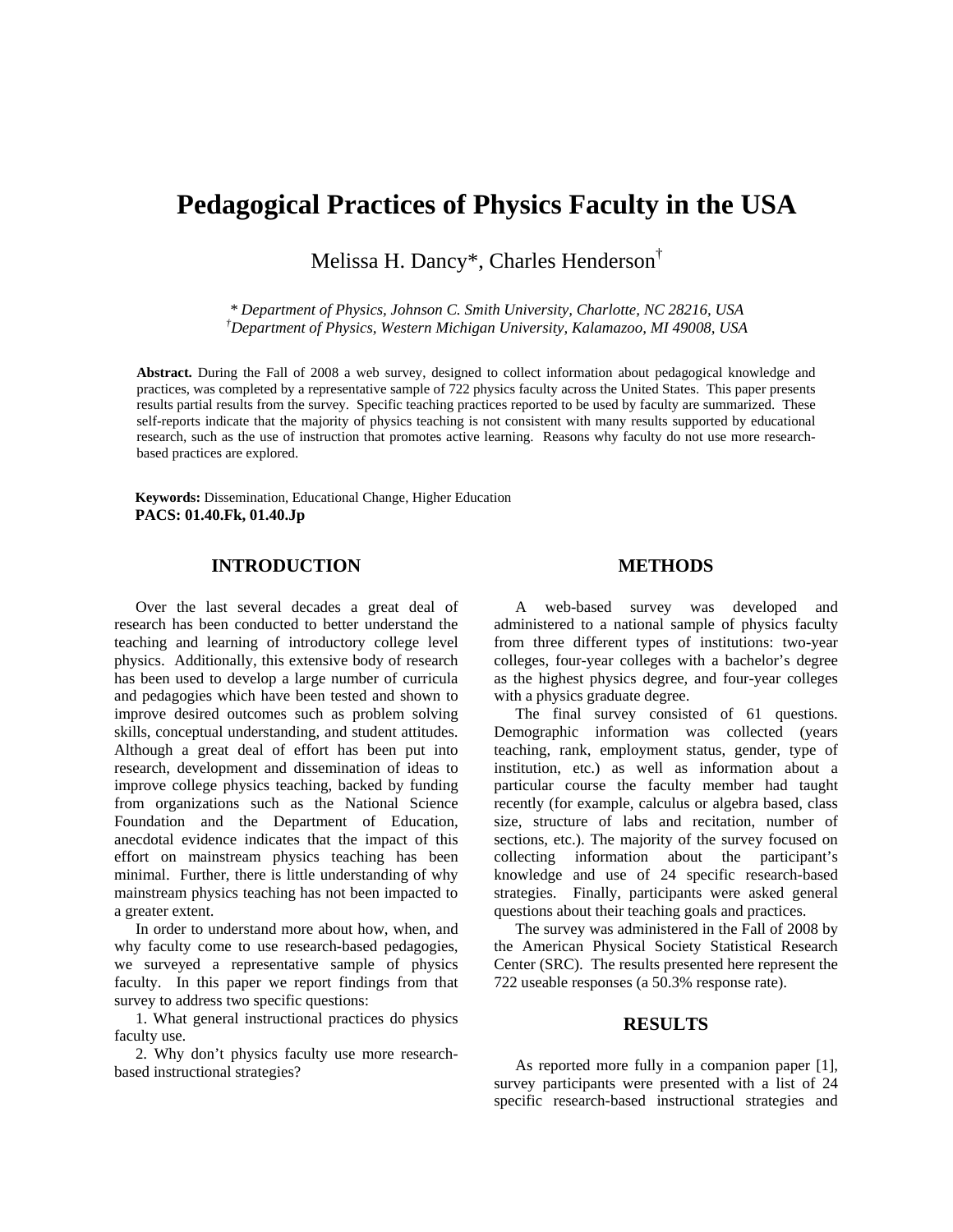asked about their level of knowledge about and use of each strategy. A large majority (87%) reported familiarity with at least one of the strategies and half (50%) reported familiarity with more than five of the strategies. Further, nearly half (48%) reported that they currently use as least one strategy.

While there is room for improvement, our data indicates that dissemination efforts have been reasonably successful in terms of generating faculty awareness and interest in the existence of research based innovations.

However there are indications that faculty often fail to implement innovations in a way that is consistent with improved outcomes. For example, when asked about specific classroom behaviors (such as the use of student-student discussion) the majority of self reported users of Peer Instruction[2] do not report behaviors consistent with Peer Instruction[1].

# **What Practices Do Faculty Report Using?**

There is no one way to teach physics that is effective for all students and faculty in all situations. It is reasonable to expect faculty to use ideas from research and adapt them to their own personalities and local environments. However, some characteristics of teaching are known to be more effective than others. In particular, there are several general characteristics common to most of the research based strategies: they involve student-student interaction, they place importance on conceptual understanding, they encourage higher level thinking over rote learning, and they encourage active learning over passive learning. Additionally, low levels of learning outcomes are consistently associated instructional practices that allow students to be passive, such as excessive lecturing.

The survey asked a series of questions about general classroom practices in order to gauge the extent to which faculty are engaging in activities commonly associated with more positive or negative outcomes.

Respondents were asked "In the "lecture portion" of your introductory course, please estimate the percentage of class time spent on student activities, questions, and discussion". The average of all answers was 32% with a standard deviation of 22%. This is an indication that most of the time, in most classes, students are not required to interact.

Respondents were then asked "In thinking about the LAST time you taught an introductory algebra- or calculus-based course…How frequently did you use these strategies in the lecture portion of the course?" A list of strategies then followed with multiple choice

answers. The percent of faculty reporting each level of use is shown in Table 1.

Only three of the methods listed do not require student involvement, they are focused on the actions of the instructor (traditional lecture, instructors solves/discusses quantitative/mathematical problem, and instructor solves/discusses quantitative/ mathematical problem). Strikingly, the top three most used methods are these three methods in which it is the instructor who is active. And, the method which gives students the most autonomy (Students design experiments/activities) is the least used.

From an educational standpoint, this is discouraging. Research has consistently demonstrated that students need to be active and engaged in order to learn. However, it appears that most instruction primarily consists of an active instructor and passive students.

The survey also asked about practices on tests and quizzes. The percent of faculty indicating each level of use is reported in Table 2.

The most common type of question used on exams are well-defined quantitative problems. These, of course, often result in students using a plug-n-chug solution approach. Questions which are open-ended and/or require higher level thinking skills are less likely to be used. These are types of questions commonly advocated by physics education researchers. Interestingly, another type of question advocated by physics education research, conceptual question, does appear to be used by a reasonable percentage of faculty.

# **Why do Faculty Not Use More Research Based Practices?**

There are a lot of possible reasons why faculty might not use instructional strategies advocated by research. Survey questions were designed to help support or refute several common explanations for change or lack of change. As reported earlier, faculty are often aware of research-based ideas. Further they are interested in using them. When asked, 70% said they were interested in using more research based strategies. Additionally, faculty are often willing to try an innovation when they were aware of it. For example, 70% of those aware of Peer Instruction had tried it.

Another possible explanation for limited use of research-based strategies is that faculty may not feel supported by their department to integrate researchbased changes. However, the majority (92%) of faculty report that their department is either very encouraging or somewhat encouraging about efforts to improve instruction.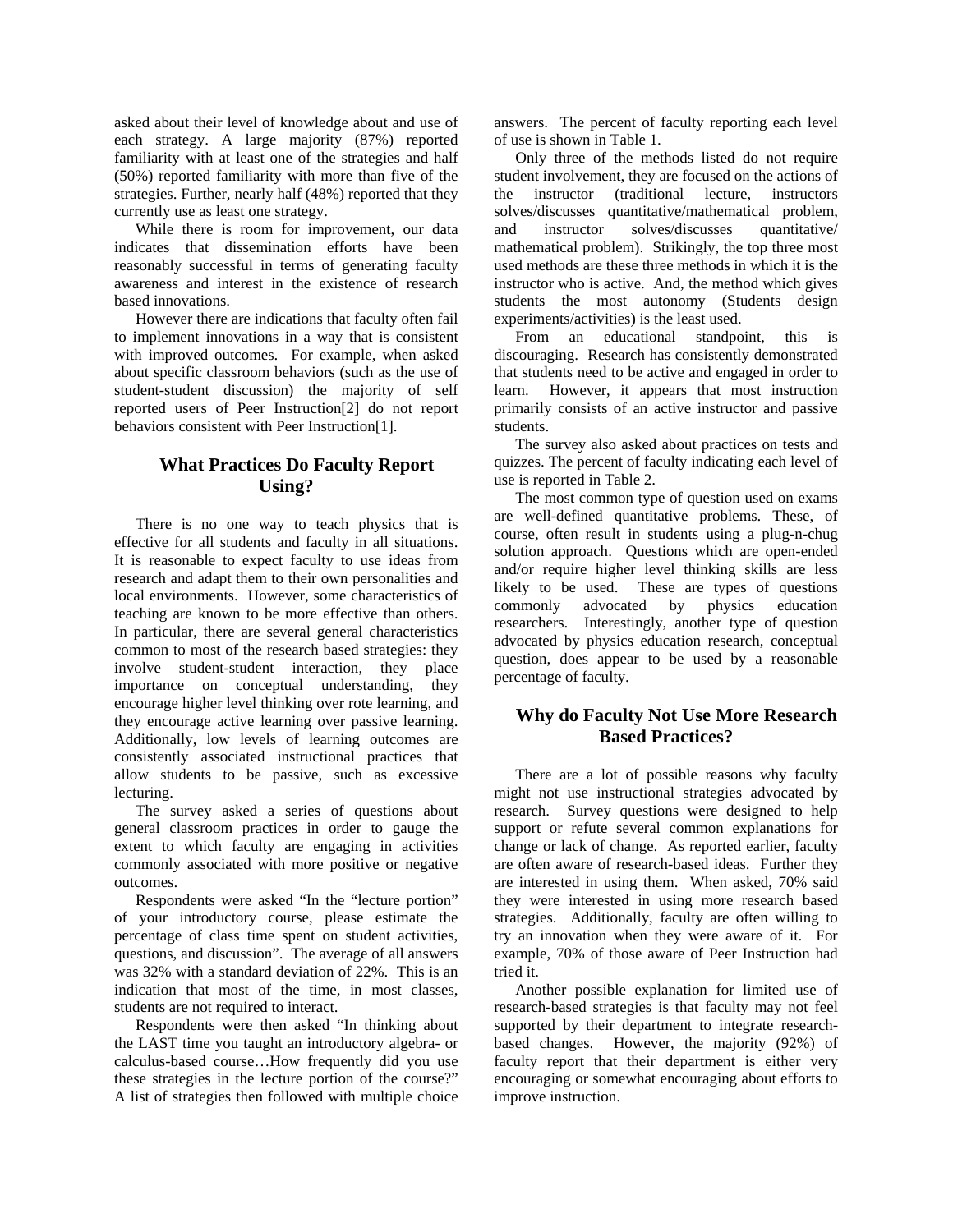|                                                                  | Never | Once or<br>Twice            | Several<br><b>Times</b> | Weekly | For Nearly<br><b>Every Class</b> | <b>Multiple Times</b><br>Every Class |
|------------------------------------------------------------------|-------|-----------------------------|-------------------------|--------|----------------------------------|--------------------------------------|
| <b>Traditional Lecture</b>                                       | 4%    | 4%                          | 6%                      | 16%    | 48%                              | 22%                                  |
| Students Discuss Ideas in Small Groups                           | 25    | 14                          | 12                      | 19     | 17                               | 13                                   |
| Students design experiments/activities                           | 63    | 19                          | 10                      | 7      |                                  | $\Omega$                             |
| Students required to work together                               | 25    | 10                          | 16                      | 22     | 15                               | 12                                   |
| Instructor solves/discusses<br>quantitative/mathematical problem |       | $\mathcal{D}_{\mathcal{L}}$ | 9                       | 23     | 43                               | 24                                   |
| Instructor solves/discusses<br>qualitative/conceptual problem    |       | 3                           | 8                       | 20     | 45                               | 22                                   |
| Students solve/discuss<br>quantitative/mathematical problem      | 12    | 10                          | 18                      | 25     | 25                               | 10                                   |
| Students solve/discuss<br>qualitative/conceptual problem         | 11    | 9                           | 15                      | 23     | 28                               | 14                                   |
| Whole class voting                                               | 22    | $\mathbf Q$                 | 18                      | 14     | 18                               | 19                                   |

Table 1. Percentage of Faculty Reporting Use of a Particular Teaching Strategy

|                                    | Never Used on | Used Occasionally | Used Frequently | Used on All Tests |
|------------------------------------|---------------|-------------------|-----------------|-------------------|
|                                    | <b>Tests</b>  | on Tests          | on Tests        |                   |
| Well-defined quantitative problems | 2%            | 6%                | 23%             | 69%               |
| Open-ended quantitative problems   | 59            | 30                |                 |                   |
| Novel problems                     | 22            | 45                |                 | 10                |
| Multiple choice questions          | 34            | 21                |                 | 29                |
| Conceptual questions               |               | 22                | 26              | 45                |
| Questions that require students to | 16            | 30                | 24              | 30                |
| explain their reasoning            |               |                   |                 |                   |

**Table 2.** Percentage of Faculty Reporting Use of Type of Test Question

Additionally, faculty generally report goals consistent with research-based reforms and some level of dissatisfaction with the extent to which they were reaching those goals (see Table 3). This indicates that faculty are likely to be motivated to implement research-based practices.

|               | Goal is    | "extremely or somewhat" |  |  |
|---------------|------------|-------------------------|--|--|
|               | "very      | satisfied" with extent  |  |  |
|               | important" | goal reached            |  |  |
| Problem       | 90%        | 72%                     |  |  |
| Solving       |            |                         |  |  |
| Conceptual    |            |                         |  |  |
| Understanding | 92         | 69                      |  |  |
| Attitudes and | 51         | 47                      |  |  |
| Appreciation  |            |                         |  |  |

**Table 3.** Percentage of faculty indicating importance of goal and satisfaction of goal reached.

If faculty are aware of research based innovations and motivated to try them, why do we not see higher levels of use? For the 70% of respondents who said that they were interested in using more research based instructional strategies, they were given a text box and asked "What prevents you from using more of these strategies?" Most (91.6%) of respondents wrote something in the text box. A summary of the responses as categorized by the authors is given below in Table 4.

By far the most common reasons mentioned was a lack of time (mentioned by 52.7% of those answering the question). In some cases it was clear from the

responses that the respondent was referring to the extra time it would require to learn about a strategy and then effectively implement the changes. For example, comments included …

- "Time constraints in researching different techniques and integrating them into the course." (a two-year college instructor)
- "Time for investigating the different systems and then implementing them into my particular course." (a B.A. instructor)
- "a lack of time to get acquainted with the methods and develop the course." (a Grad instructor)

In other cases, though, the respondent did not explain what the time was for, often writing the single word "time" in the response box. In both cases, some respondents would elaborate about heavy teaching, research, or administrative duties that compete for their time.

The second most common reason for not using more research-based strategies was a lack of familiarity with them. Sample comments included,

- "lack of knowledge about any of them" (a twoyear college instructor)
- "Ignorance. I have never heard of most of these strategies." (a B.A. Instructor)
- "I have never heard of any of them." (a Grad instructor)